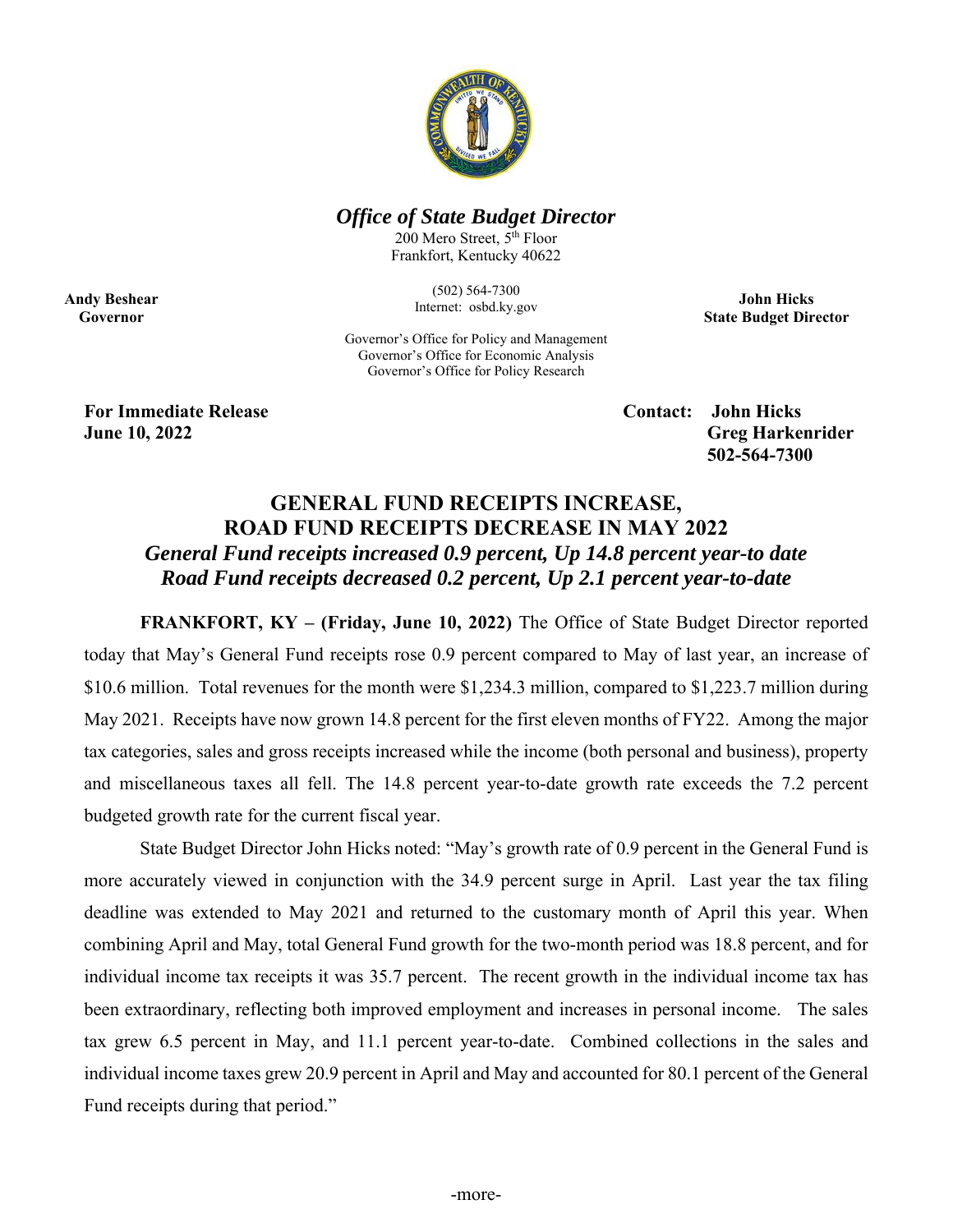Among the major accounts:

- Sales and use tax receipts increased 6.5 percent for the month and have grown 11.1 percent year-to-date. Sales tax receipts ballooned in April/May of 2021, growing by 38.6 percent. This year's April/May growth of 2.0 percent is very good news against that high period last year.
- Corporation income and LLET tax receipts were essentially flat, decreasing less than \$100,000 compared to last year. Collections in these accounts have increased 36.5 percent for the year. For the month, corporation declarations were lower while net returns were slightly higher. The LLET tax grew by \$1.8 million.
- Individual income tax collections decreased 3.9 percent in May due to timing, reflecting the change in tax filing deadlines. Withholding revenues continued their strong trend, rising by 8.8 percent in May and 10.9 percent for the year. Net returns and declarations both declined. Receipts have now increased 17.5 percent through the first eleven months of FY22.
- Property tax collections decreased 11.5 percent, or \$3.3 million in May. The real and general business tangible categories increased in May as the remaining components all decreased. Year-to-date receipts are up 2.6 percent.
- Cigarette tax receipts grew 51.4 percent in May and are down 3.6 percent year-to-date.
- Coal severance tax receipts rose 86.1 percent in May and have increased 23.8 percent through the first eleven months of the fiscal year. May's collection amount of \$8.8 million is the highest month for the coal severance tax since June 2019.

Road Fund receipts decreased 0.2 percent in May 2022 with collections of \$148.6 million. Increases in license and privilege and nontax receipts partially offset the modest declines in motor fuels and motor vehicle usage tax receipts. Year-to-date collections have increased 2.1 percent. The official Road Fund revenue estimate calls for a 2.3 percent increase in revenues for the fiscal year. Based on yearto-date tax collections, revenues must grow 4.5 percent in June to meet the estimate. Among the accounts, motor fuels fell 3.1 percent but are up 4.0 percent for the year. Motor vehicle usage revenue decreased 0.9 percent, while license and privilege receipts rose 4.3 percent.

# # #

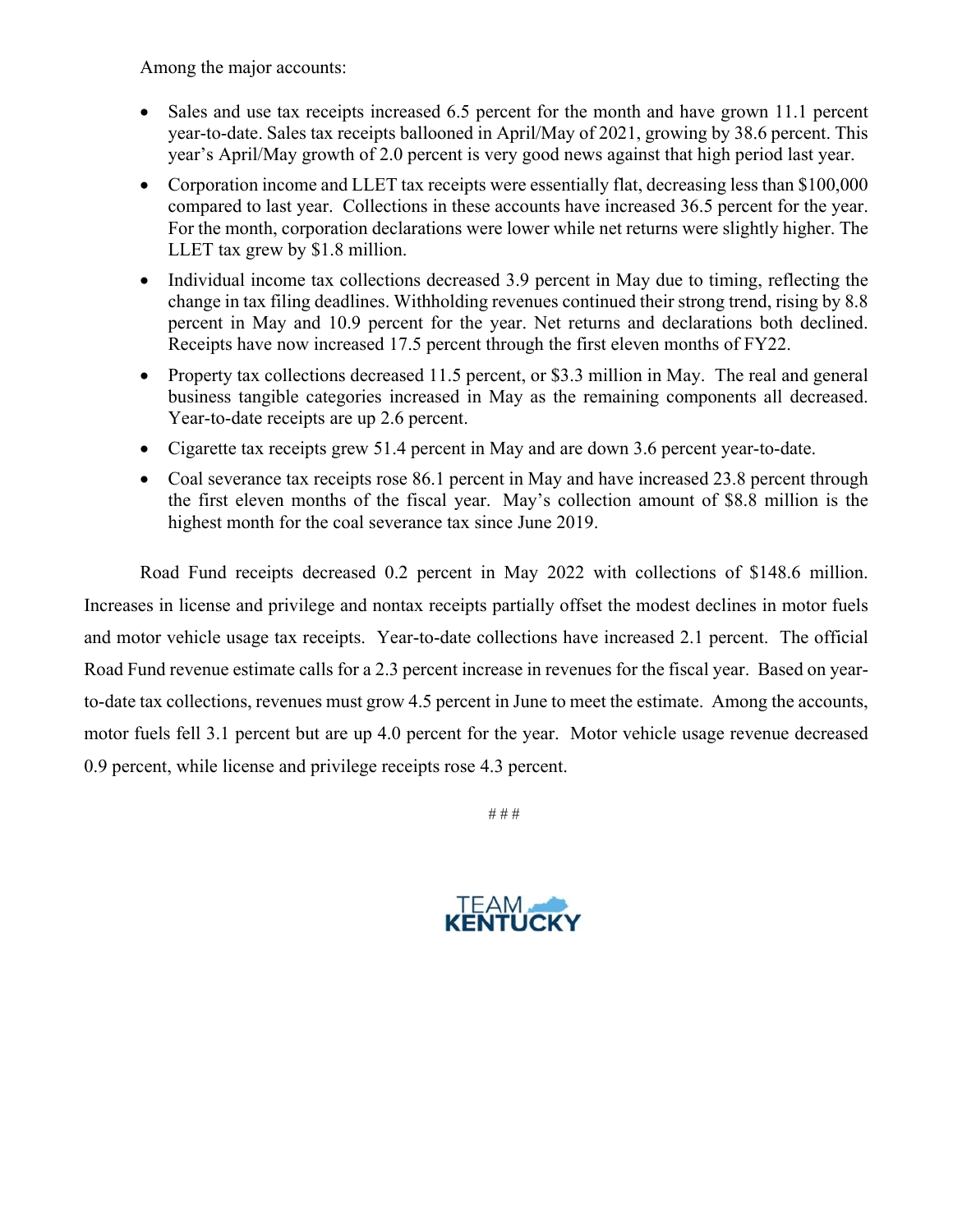## **KENTUCKY STATE GOVERNMENT REVENUE 1. GENERAL FUND REVENUE**

|                                           | <b>MAY</b>             | <b>MAY</b>              |                    | <b>JULY THROUGH MAY</b>    |                           |                        |
|-------------------------------------------|------------------------|-------------------------|--------------------|----------------------------|---------------------------|------------------------|
|                                           | $\frac{2022}{ }$       | 2021                    | % Change           | FY 2022                    | FY 2021                   | % Change               |
| <b>TOTAL GENERAL FUND</b>                 | \$1,234,310,182        | \$1,223,663,973         | 0.9%               | \$13,327,003,933           | \$11,610,595,341          | 14.8%                  |
| <b>Tax Receipts</b>                       | \$1,201,559,538        | \$1,189,891,560         | 1.0%               | \$12,723,571,844           | \$11,235,749,933          | 13.2%                  |
| Sales and Gross Receipts                  | \$529,252,446          | \$492,774,572           | 7.4%               | \$5,385,489,577            | \$4,918,883,854           | 9.5%                   |
| <b>Beer Consumption</b>                   | 471.986                | 605.953                 | $-22.1%$           | 5,800,076                  | 5,762,270                 | $0.7\%$                |
| <b>Beer Wholesale</b>                     | 5,428,148              | 6.534.623               | $-16.9%$           | 60,624,255                 | 58,339,367                | 3.9%                   |
| Cigarette                                 | 32,079,340             | 21,195,084              | 51.4%              | 300,146,006                | 311,304,547               | $-3.6%$                |
| <b>Distilled Spirits Case Sales</b>       | 18,019                 | 18,071                  | $-0.3%$            | 201,174                    | 185,363                   | 8.5%                   |
| <b>Distilled Spirits Consumption</b>      | 1,553,478              | 1,548,157               | 0.3%               | 16,908,568                 | 16,101,382                | 5.0%                   |
| <b>Distilled Spirits Wholesale</b>        | 5,995,868              | 5,836,956               | 2.7%               | 64,542,706                 | 57,663,337                | 11.9%                  |
| Insurance Premium                         | 33, 133, 218           | 35,033,550              | $-5.4%$            | 140, 102, 835              | 155,466,047               | $-9.9%$                |
| Pari-Mutuel                               | 4,816,652              | 3,913,061               | 23.1%              | 43,267,478                 | 27,696,244                | 56.2%                  |
| Race Track Admission                      | 0                      | 11,635                  | $-100.0\%$         | 105,875                    | 21,551                    | 391.3%                 |
| Sales and Use                             | 431,662,597            | 405,317,363             | 6.5%               | 4,621,196,798              | 4,159,793,964             | 11.1%                  |
| <b>Wine Consumption</b><br>Wine Wholesale | 269,058                | 292,924                 | $-8.1%$<br>$-1.0%$ | 3,084,748                  | 3,207,479                 | $-3.8%$<br>3.1%        |
| <b>Telecommunications Tax</b>             | 1,707,793<br>6,732,833 | 1,724,745<br>6,510,963  | 3.4%               | 18,944,473<br>70,158,348   | 18,366,096<br>67,848,029  | 3.4%                   |
| <b>Other Tobacco Products</b>             | 5,383,458              | 4,231,467               | 27.2%              | 40,430,598                 | 37,121,269                | 8.9%                   |
| Floor Stock Tax                           | 0                      | 21                      | $-100.0%$          | (24, 361)                  | 6,910                     | $\qquad \qquad \cdots$ |
|                                           |                        |                         |                    |                            |                           |                        |
| <b>Natural Resources</b>                  | \$11,863,998           | \$6,964,347             | 70.4%              | \$98,302,302               | \$76.266.282              | 28.9%                  |
| Coal Severance                            | 8,831,497              | 4.744.879               | 86.1%              | 63,767,721                 | 51,523,536                | 23.8%                  |
| Oil Production                            | 660,395                | 366,511                 | 80.2%              | 6,729,817                  | 3,617,953                 | 86.0%                  |
| <b>Minerals Severance</b>                 | 1,570,548              | 1,438,098               | 9.2%               | 19,517,896                 | 18,302,641                | 6.6%                   |
| <b>Natural Gas Severance</b>              | 801,558                | 414,859                 | 93.2%              | 8,286,868                  | 2,822,152                 | 193.6%                 |
| Individual Income Tax                     | \$584,619,096          | \$608,233,449           | $-3.9%$            | \$5.481.632.355            | \$4,664,034,207           | 17.5%                  |
| Withholding                               | 414,617,321            | 381,004,344             | 8.8%               | 4,580,117,145              | 4,129,574,892             | 10.9%                  |
| <b>Declarations</b>                       | 83,553,270             | 116,459,065             | $-28.3%$           | 676,387,914                | 521,582,347               | 29.7%                  |
| <b>Net Returns</b>                        | 85,890,855             | 110,827,875             | $-22.5%$           | 222,412,023                | 12,350,897                | 1700.8%                |
| Fiduciary                                 | 557,649                | (57, 835)               | ---                | 2,715,273                  | 526,071                   | 416.1%                 |
| <b>Major Business Taxes</b>               | \$42,020,598           | \$42,076,152            | $-0.1%$            | \$968,897,544              | \$709,793,968             | 36.5%                  |
| <b>Corporation Income</b>                 | 24,051,394             | 25,881,922              | $-7.1%$            | 741, 123, 717              | 460,733,716               | 60.9%                  |
| LLET                                      | 17,969,204             | 16,194,230              | 11.0%              | 227,773,827                | 249,060,252               | $-8.5%$                |
| Property                                  | \$25,857,793           | \$29,210,070            | $-11.5%$           | \$701,299,590              | \$683,356,964             | 2.6%                   |
| General - Real                            | 2,385,734              | 2,169,802               | 10.0%              | 325,485,619                | 317,341,887               | 2.6%                   |
| General - Tangible                        | 1,964,706              | 1,703,900               | 15.3%              | 124,056,287                | 124,305,398               | $-0.2%$                |
| Tangible - Motor Vehicle                  | 18,870,620             | 20,527,874              | $-8.1%$            | 161,911,299                | 153,925,121               | 5.2%                   |
| Omitted & Delinquent                      | 2,026,930              | 3,632,853               | $-44.2%$           | 12,854,336                 | 13,735,082                | $-6.4%$                |
| <b>Public Service</b>                     | 594,587                | 1,127,033               | $-47.2%$           | 74,045,066                 | 71,406,088                | 3.7%                   |
| Other                                     | 15,216                 | 48,608                  | $-68.7%$           | 2,946,982                  | 2,643,388                 | 11.5%                  |
| Inheritance Tax                           | \$6,269,581            | \$8,711,844             | $-28.0%$           | \$73,252,858               | \$55,227,243              | 32.6%                  |
| Miscellaneous                             | \$1,676,025            | \$1,921,126             | $-12.8%$           | \$14,697,618               | \$128,187,415             | $-88.5%$               |
| License and Privilege                     | \$282,923              | \$178,910               | 58.1%              | 1,648,323                  | 1,729,392                 | $-4.7%$                |
| <b>Bank Franchise</b>                     | (\$261, 654)           | \$196,674               |                    | 1,146,012                  | 115,991,023               | $-99.0\%$              |
| <b>Legal Process</b>                      | 877,962                | 830,892                 | 5.7%               | 9,396,242                  | 7,619,367                 | 23.3%                  |
| T. V. A. In Lieu Payments                 | 769,618                | 714,650                 | 7.7%               | 2,438,518                  | 2,537,802                 | $-3.9%$                |
| Other                                     | 7,176                  | 0                       | ---                | 68,523                     | 309,831                   | $-77.9%$               |
| <b>Nontax Receipts</b>                    | \$32,639,805           | \$33,598,888            | $-2.9%$            | \$598,054,201              | \$356,332,281             | 67.8%                  |
| <b>Departmental Fees</b>                  | 976.650                | 1,245,276               | $-21.6%$           | 11,961,734                 | 9,872,868                 | 21.2%                  |
| <b>PSC Assessment Fee</b>                 | 0                      | 0                       | ---                | 13,501,974                 | 14,344,982                | $-5.9%$                |
| Fines & Forfeitures                       | 1,624,001              | 1,517,693               | 7.0%               | 17,210,487                 | 11,411,513                | 50.8%                  |
| Income on Investments<br>Lottery          | 672,708<br>28,000,000  | (33, 954)<br>25,000,000 | ---<br>12.0%       | (1,268,565)<br>286,342,688 | (697, 355)<br>256,104,545 | 11.8%                  |
| Miscellaneous                             | 1,366,445              | 5,869,873               | $-76.7%$           | 270,305,883                | 65,295,728                | 314.0%                 |
| Redeposit of State Funds                  | \$110,839              | \$173,524               | $-36.1%$           | \$5,377,888                | \$18,513,126              | $-71.0%$               |
|                                           |                        |                         |                    |                            |                           |                        |